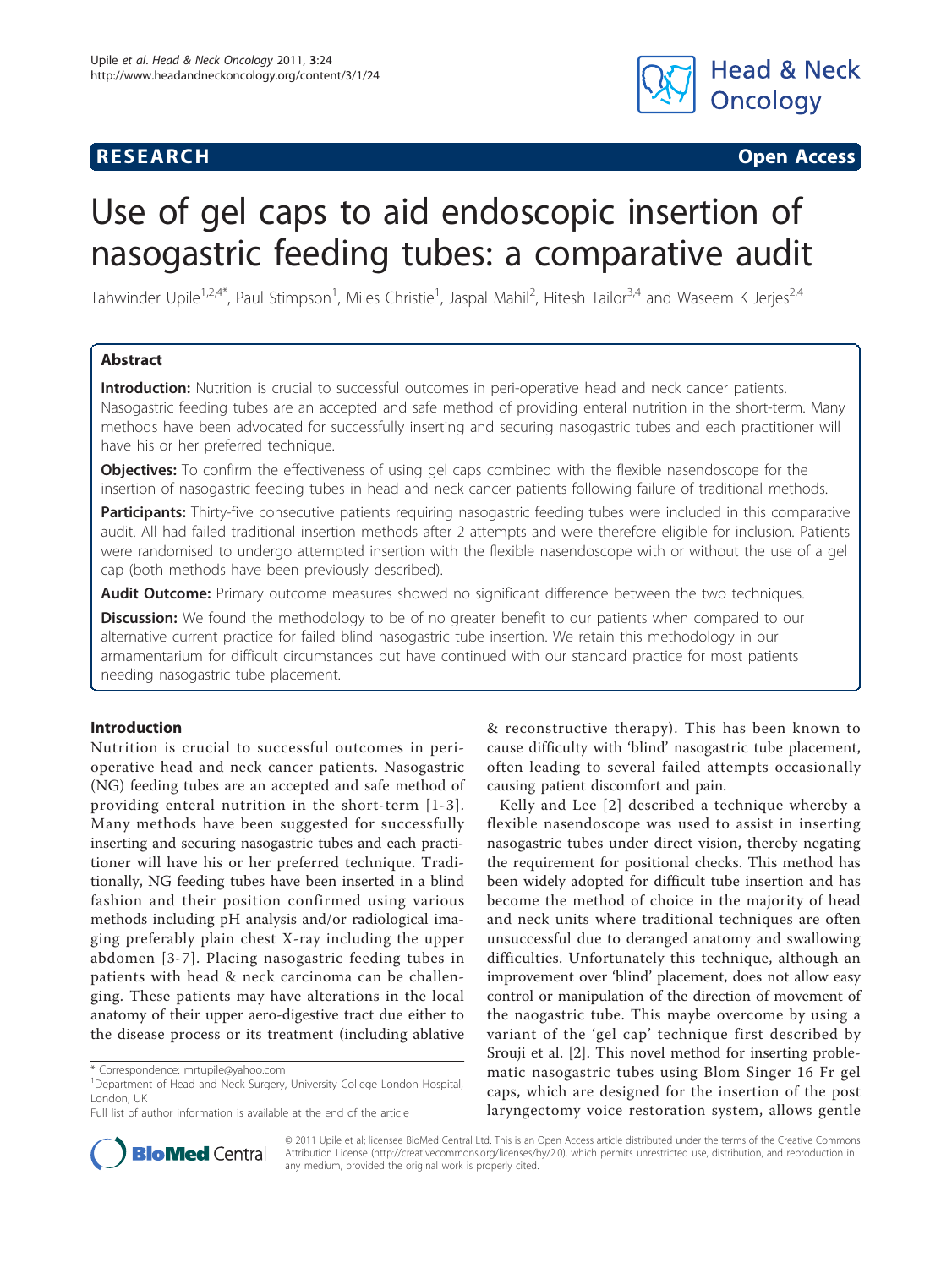manipulation of both the nasogastric tube and endoscope under vision. Using this technique for some of the patients may lead to successful insertion in certain circumstances.

We decided to assess the effectiveness of the use of these gel caps in conjunction with the flexible nasendoscope versus the use of a flexible nasendoscope alone (which was our standard practice) in inserting nasogastric tubes for patients with head and neck carcinoma. The audit consisted of a randomized protocol to validate the methodology.

# Participants

Both methods of nasogastric tube placement were used in our department. This protocol was carried out as part of the baseline audit spiral. Fully informed consent was obtained from all participants.

Inpatients requiring nasogastric feeding tubes were identified following assessment by the multidisciplinary head and neck team. Thirty-five consecutive patients with head and neck carcinoma were included. The comparative audit took place at the UCLH Head and Neck Unit, London. All patients had failed traditional insertion methods after 2 attempts and were therefore eligible for inclusion.

Nasogastric tube insertion was attempted using an established blind technique whereby a fine bore nasogastric feeding tube is passed into the nose and the patient asked to swallow a small volume of water. The tube is simultaneously advanced into the oesophagus and the position confirmed using pH testing of aspirate and/or chest X-ray.

Following 2 failed attempts, patients were then randomised to undergo insertion of feeding tube with the aid of the flexible nasendoscope alone (Group A) or with the flexible nasendoscope and gel cap combined (Group B), (Figure 1). Patients were randomized using a computerized random number generator (0-100) where even numbers were allocated to Group A, and odd numbers to Group B. The randomization was implemented by the clinician performing the procedure immediately before insertion (Figure [2](#page-2-0)).

All patients received 3 metered doses of co-phenylcaine (lignocaine 5% with phenylephrine) nasal spray with a further 2 doses after an interval of 5 minutes to the side of the nose identified as clearer by the clinician performing the procedure. Water based lubricants were used in both sample groups.

Patients in Group A underwent insertion of the flexible nasendoscope and when an adequate view was achieved, the nasogastric tube was then passed over the endoscope until the tip of the tube was visible in the nasopharynx. The tube could then be advanced and observed to pass into the oesophagus under direct



vision. Patients in Group B underwent simultaneous insertion of flexible nasendoscope and feeding tube. The tip of the feeding tube and the tip of the flexible nasendoscope were inserted together into a gel cap (Figure 1). The feeding tube and nasendoscope were then passed together through the nose and directly into the pyriform fossa and advanced into the oesophagus. Both were then left in place for 30 seconds (the average time taken for easy separation of the gel cap in a pre-study sample of 20 gels caps) before the endoscope was withdrawn and the feeding tube advanced into the stomach. There were no adverse events in either group.

The outcome measures recorded by medical staff were ease of procedure (graded 0-100 on a visual analogue scale (VAS) where 0 is very easy and 100 is very difficult), perceived patient discomfort (VAS 0-100 where 0 is no discomfort and 100 is very uncomfortable), length of procedure (seconds) and number of assistants required to facilitate insertion. All procedures were carried out by one of two clinicians experienced in using both techniques.

Following insertion, patients were asked to complete a further VAS to grade their pain score (VAS 0-100; 0 is no pain and 100 is worst pain ever) and discomfort

Gel cap

NG feeding tube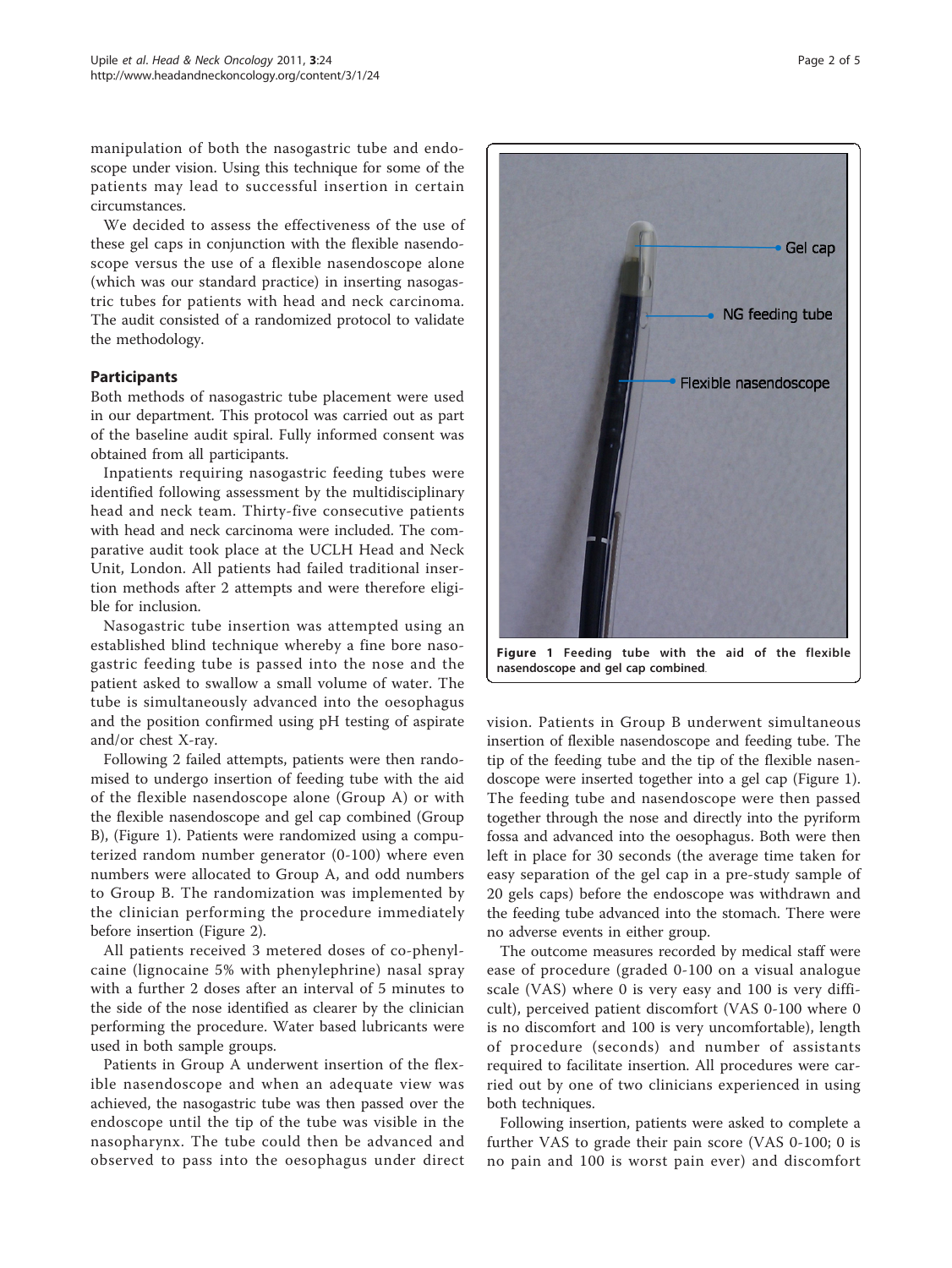<span id="page-2-0"></span>

(VAS 0-100; 0 is no discomfort and 100 is most uncomfortable thing ever). The clinician performing the follow-up patient questionnaire was blind to the technique used in order to reduce bias whilst collecting results. The data was normally distributed having passed normality testing (alpha = 0.05).

# Audit outcome

Thirty-five patients (27 males, 8 females) were included in this 10-month comparative audit. All patients were eligible following failure of traditional nasogastric tube insertion techniques. Following inclusion, patients were randomised into one of two groups (A or B).

# Group A

Seventeen patients underwent endoscopic insertion without the gel cap. Of these, the procedure initially failed on 5 occasions. One patient was withdrawn as he could not tolerate any procedure and required insertion under general anaesthesia. On four occasions, passage of the feeding tube through the nose was not possible. Three of these patients had large nasopharyngeal tumours and one had previously sustained a nasal fracture and had deranged intranasal anatomy. All four patients subsequently had tubes passed successfully using the gel cap to aid manoeuvrability through the nose.

# Table 1 Patient Demographics

| Demographics            | <b>Without Cap</b><br>(Group A) |              |
|-------------------------|---------------------------------|--------------|
| Randomised              | 17                              | 18           |
| Sex (M : F)             | $13 \cdot 4$                    | $14 \cdot 4$ |
| Age (mean, range)/years | 72 (32-90)                      | 69.5 (44-88) |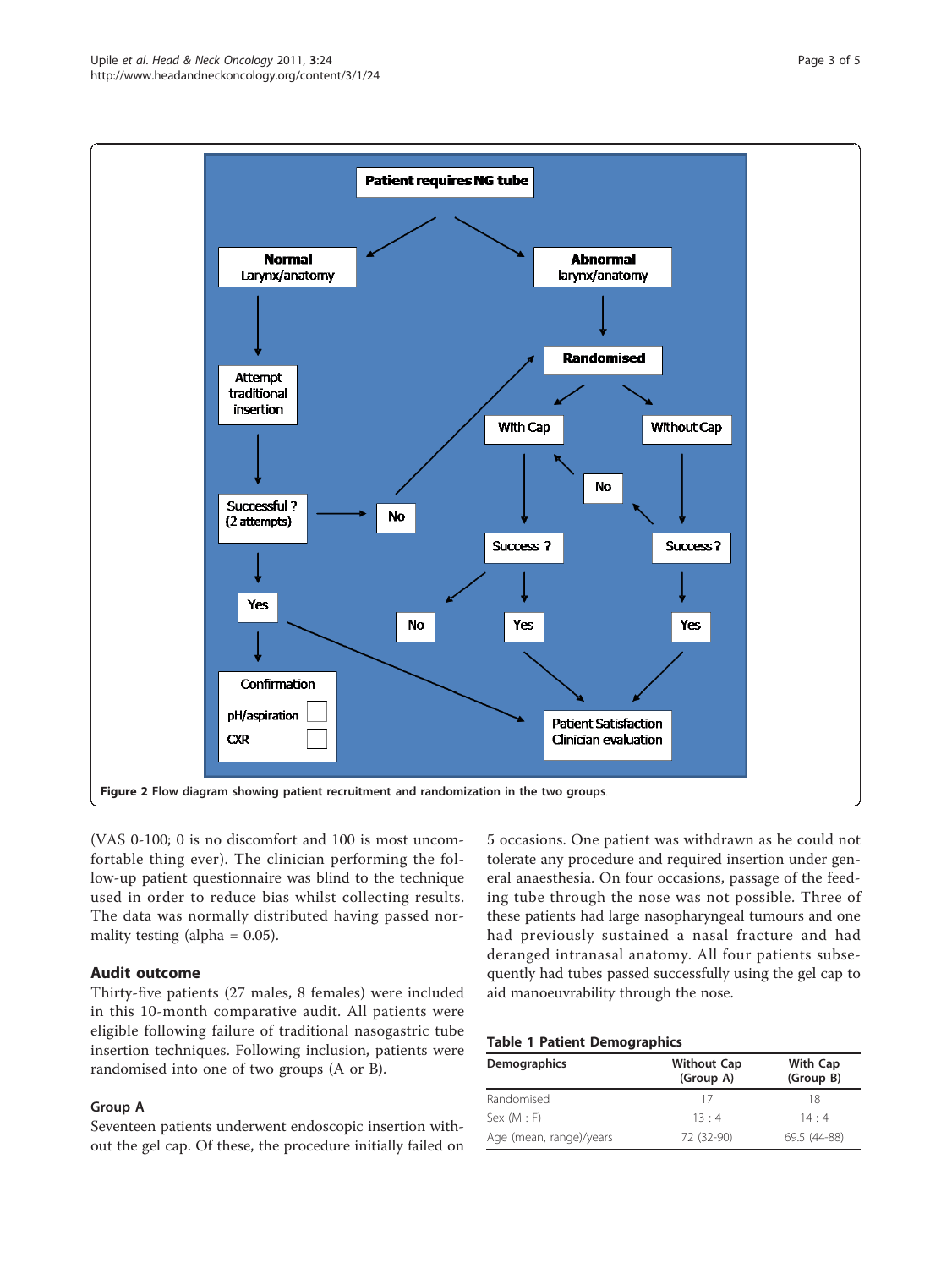<span id="page-3-0"></span>

| Indication                                                     | Without<br>Cap<br>(Group A) | <b>With Cap</b><br>(Group B) |
|----------------------------------------------------------------|-----------------------------|------------------------------|
| Laryngeal cancer. Aspiration pre op                            | 5                           | 5                            |
| Laryngeal cancer. Aspiration post op                           |                             | 5                            |
| Tumour of tonque base                                          |                             |                              |
| Cachectic pre treatment                                        |                             | 2                            |
| Dysphagia post radiotherapy                                    |                             |                              |
| Nasopharyngeal cancer                                          | Κ                           |                              |
| Tongue swelling post photodynamic therapy<br>for tonque tumour |                             | 2                            |
| Other                                                          |                             |                              |

# Group B

Eighteen patients were allocated to undergo insertion using the gel cap. The procedure failed on five occasions. In three patients, the gel cap became dislodged in the nasopharynx and the procedure was completed under direct vision via the flexible nasendoscope without requiring withdrawal of the endoscope or feeding tube. In two patients the endoscope and feeding tube in combination was too large to pass through the nose due to deranged anatomy from previous trauma. Both patients had NG tube insertion without using the gel cap and without complications.

Table [1](#page-2-0) demonstrates baseline variables for each group. Table 2 outlines the indications for insertion of nasogastric feeding tube for each group.

The clinician and patient rating for discomfort was similar but there was no significant association between perceived discomfort ratings and actual pain scores, although there was a trend for both patients ( $p = 0.0110$ ) Mann Whitney test) and clinicians ( $p = 0.0234$  Mann Whitney test) to predict how much pain patients would report (Table 3). There was a significant correlation between time taken and perceived ease of the procedure (no cap  $\mathbb{R}^2$  0.4366, cap  $\mathbb{R}^2$  0.6540) as well as number of attempts with both time (caps  $R^2$  0.7997, no caps  $R^2$ 0.4578) and perceived ease (cap  $\mathbb{R}^2$  0.4628) but not for procedures with the use of the cap coupling technique (no cap  $\mathbb{R}^2$  0.1173). There was no significant correlation between reported pain scores and time taken in either group. The perceived ease of procedures and both the clinician's and patients perception of perceived discomfort of the procedure were correlated with reported pain

#### Table 3 Primary Outcome Measures

| Outcome measure                                        | Group A $(n = 17)$ | Group B $(n = 18)$ | <b>Mann Whitney</b><br>p-Value<br>Z scores |
|--------------------------------------------------------|--------------------|--------------------|--------------------------------------------|
| Ease of Procedure (0-100)                              | $Median = 58$      | $Median = 41$      | p 0.2985                                   |
|                                                        | Mean = $59.94$     | Mean = $48.72$     | z 1.043280466                              |
|                                                        | $Std = 31.58$      | $Std = 32.03$      |                                            |
| Patient discomfort score (0-100)                       | Median $=$ 46      | Median $=$ 32.5    | p 0.3728                                   |
|                                                        | Mean = $48.47$     | Mean $= 42.11$     | z 0.653648012                              |
|                                                        | $Std = 28.77$      | $Std = 28.77$      |                                            |
| Length of procedure (seconds)                          | $Median = 225$     | Median $= 145$     | p 0.1866                                   |
|                                                        | Mean = $244.1$     | Mean $= 181.7$     | z 1.268717                                 |
|                                                        | $Std = 163.1$      | $Std = 124$        |                                            |
| Patent pain score (0-100)                              | Median $= 20$      | Median $= 23.5$    | p 0.8559                                   |
|                                                        | $Mean = 32.06$     | Mean $=$ 32.5      | z 0.039598998                              |
|                                                        | $Std = 33.9$       | $Std = 31.71$      |                                            |
| Dr perceived discomfort (0-100)                        | Median $= 50$      | $Median = 31$      | p 0.5524                                   |
|                                                        | $Mean = 50$        | Mean = $43.06$     | z 0.623254274                              |
|                                                        | $Std = 34.38$      | $Std = 31.31$      |                                            |
| Assistance required                                    | 9/17               | 3/18               | z 0.0625                                   |
| Success only after converting to alternative technique | 5/17               | 4/18               | p 0.5718                                   |
| No success either technique                            | 1                  | $\circ$            |                                            |